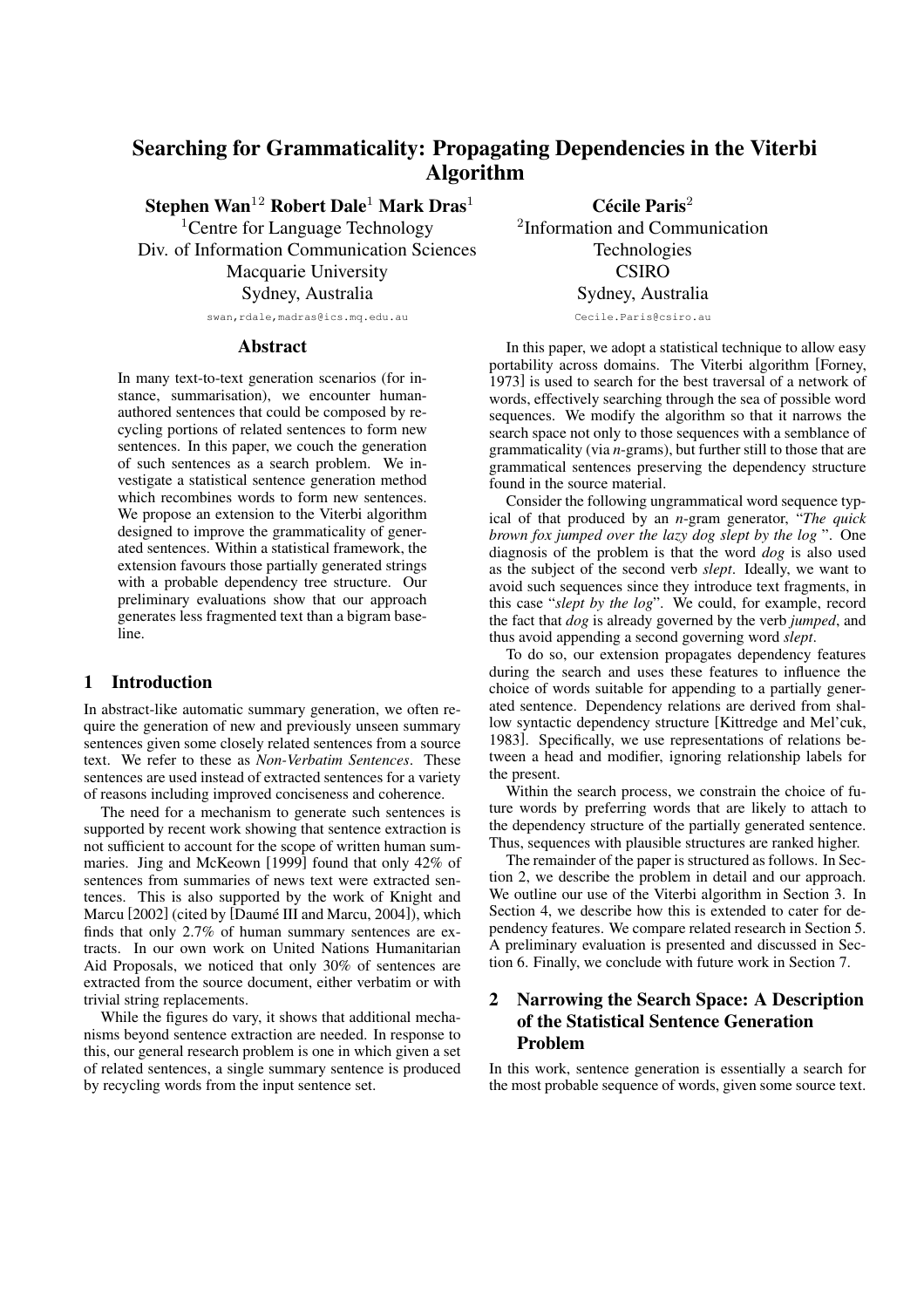However, this constitutes an enormous space which requires efficient searching. Whilst reducing a vocabulary to a suitable subset narrows this space somewhat, we can use statistical models, representing properties of language, to prune the search space of word sequences further to those strings that reflect real language usage. For example, *n*-gram models limit the word sequences examined to those that seem grammatically correct, at least for small windows of text.

However, *n*-grams alone often result in sentences that, whilst near-grammatical, are often just gibberish. When combined with a (word) content selection model, we narrow the search space even further to those sentences that appear to make sense. Accordingly, approaches such as Witbrock and Mittal [1999] and Wan et al. [2003] have investigated models that improve the choice of words in the sentence. Witbrock and Mittal's content model chooses words that make good headlines, whilst that of Wan et al. attempts to ensure that, given a short document like a news article, only words from sentences of the same subtopic are combined to form a new sentences. In this paper, we narrow the search space to those sequences that conserve dependency structures from within the input text.

Our algorithm extension essentially passes along the longdistance context of dependency head information of the preceding word sequence, in order to influence the choice of the next word appended to the sentence. This dependency structure is constructed statistically by an  $O(n)$  algorithm, which is folded into the Viterbi algorithm. Thus, the extension is in an  $O(n^4)$  algorithm. The use of dependency relations further constrains the search space. Competing paths through the search space are ranked taking into account the proposed dependency structures of the partially generated word sequences. Sentences with probable dependency structures are ranked higher. To model the probability of a dependency relation, we use the statistical dependency models inspired by those described in Collins [1996].

## **3 Using The Viterbi Algorithm for Sentence Generation**

We assume that the reader is familiar with the Viterbi algorithm. The interested reader is referred to Manning and Schutze [1999] for a more complete description. Here, we summarise our re-implementation (described in [Wan *et al.*, 2003]) of the Viterbi algorithm for summary sentence generation, as first introduced by Witbrock and Mittal [1999].

In this work, we begin with a Hidden Markov Model (HMM) where the nodes (ie, states) of the graph are uniquely labelled with words from a relevant vocabulary. To obtain a suitable subset of the vocabulary, words are taken from a set of related sentences, such as those that might occur in a news article (as is the case for the original work by Witbrock and Mittal). In this work, we use the clusters of event related sentences from the Information Fusion work by Barzilay et al. [1999]. The edges between nodes in the HMM are typically weighted using bigram probabilities extracted from a related corpus.

The three probabilities of the unmodified Viterbi algorithm are defined as follows:

*Transition Probability* (using the Maximum Likelihood Estimate to model bigram probabilities)<sup>1</sup>:

$$
p_{trngram}(w_{i+1}|w_i) = \frac{count(w_i, w_{i+1})}{count(w_i)}
$$

*Emission Probability*: (For the purposes of testing the new transition probability function described in Section 4, this is set to 1 in this paper):  $p_{em}(w) = 1$ 

*Path Probability* is defined recursively as:

 $p_{path}(w_0, \ldots, w_{i+1}) =$  $p_{tr<sub>normal</sub>}(w_{i+1}|w_i) \times p_{em}(w) \times p_{path}(w_0 \dots w_i)$ 

The unmodified Viterbi algorithm as outlined here would generate word sequences just using a bigram model. As noted above, such sequences will often be ungrammatical.

## **4 A Mechanism for Propagating Dependency Features in the Extended Viterbi Algorithm**

In our extension, we modify the definition of the Transition Probability such that not only do we consider bigram probabilities but also dependency-based transition probabilities. Examining the dependency head of the preceding string then allows us to consider long-distance context when appending a new word. The algorithm ranks highly those words with a plausible dependency relation to the preceding string, with respect to the source text being generated from (or summarised).

However, instead of considering just the likelihood of a dependency relation between adjacent pairs of words, we can consider the likelihood of a word attaching to the dependency tree structure of the partially generated sentence. Specifically, it is the rightmost root-to-leaf branch that can still be modified or governed by the appending of a new word to the string. This rightmost branch is stored as a stack. It is updated and propagated to the end of the path each time we add a word.

Thus, our extension has two components: *Dependency Transition* and *Head Stack Reduction*. Aside from these modifications, the Viterbi algorithm remains the same.

In the remaining subsections, we describe in detail how the dependency relations are computed and how the stack is reduced. In Figure 3, we present pseudo-code for the extended Viterbi algorithm.

## **4.1 Scoring a Dependency Transition**

#### **Dependency Parse Preprocessing of Source Text**

The Dependency Transition is simply an additional weight on the HMM edge. The transition probability is the average of the two transition weights based on bigrams and dependencies:

$$
\begin{aligned} p_{tr}(w_{i+1}|w_1) &= \\ &\quad average(p_{tr_{ngram}}(w_{i+1}|w_1), p_{tr_{dep}}(w_{i+1}|w_1)) \end{aligned}
$$

Before we begin the generation process, we first use a dependency parser to parse all the sentences from the source text to

Here the subscripts refer to the fact that this is a transition probability based on *n*-grams. We will later propose an alternative using dependency transitions.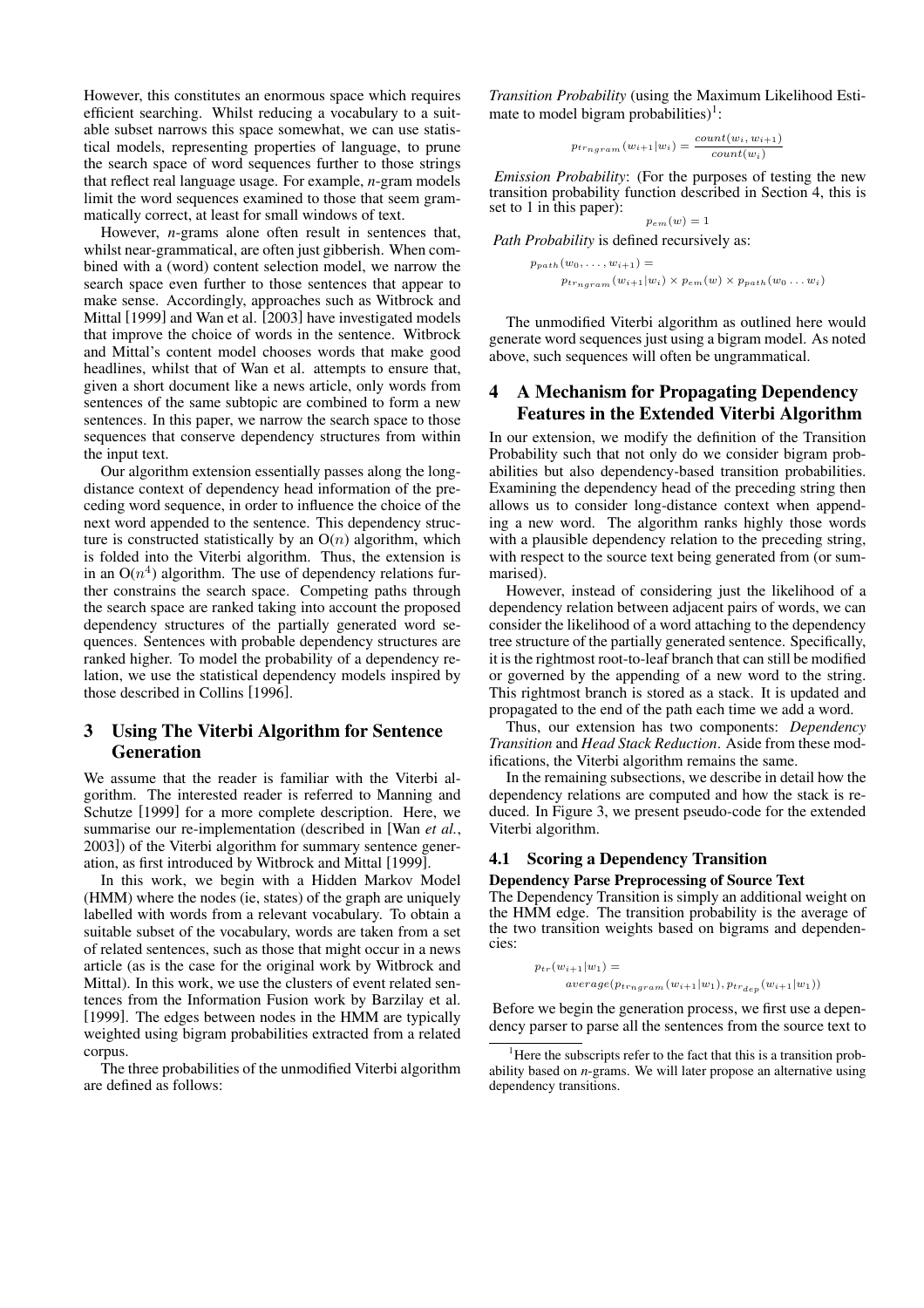obtain dependency trees. A traversal of each dependency tree yields all parent-child relationships, and we update an adjacency matrix of connectivity accordingly. Because the status of a word as a head or modifier depends on the word order in English, we consider relative word positions to determine if a relation has a forward or backward $2$  direction. Forward and backward directional relations are stored in separate matrices. The Forward matrix stores relations in which the head is to the right of modifier in the sentence. Conversely, the Backward matrix stores relations in the head to left of the modifier. This distinction is required later in the stack reduction step.

As an example, given the two strings (using characters in lieu of words) "d b e a c" and "b e d c a" and the corresponding dependency trees:



we obtain the following adjacency matrices:

Forward (or Right-Direction) Adjacency Matrix

| $\Omega$         | $\boldsymbol{a}$ |                | $\boldsymbol{c}$ | $d_{-}$ | e |  |
|------------------|------------------|----------------|------------------|---------|---|--|
| $\overline{a}$   | $\overline{0}$   |                | 0                | 0       |   |  |
| b                | $\overline{0}$   | $\overline{0}$ | $\overline{0}$   |         |   |  |
|                  | $\overline{0}$   | $\overline{0}$ | $\overline{0}$   |         |   |  |
| $\boldsymbol{d}$ | $\overline{0}$   |                | 0                | 0       |   |  |
| $\overline{e}$   |                  | 0              | 0                | 0       |   |  |

Backward (or Left-Direction) Adjacency Matrix

| $\mathbf{0}$     | $\overline{a}$ |          | с | $_{d}$ |   |
|------------------|----------------|----------|---|--------|---|
| $\overline{a}$   | O              | $\Omega$ |   | 0      | O |
| b                | $\Omega$       | $\Omega$ | 0 | 0      | 2 |
|                  |                | $\Omega$ | 0 | 0      | 0 |
| $\boldsymbol{d}$ | $\Omega$       | O        | 0 | 0      | O |
| e                |                | $\Omega$ | 0 | 0      |   |
|                  |                |          |   |        |   |

We refer to the matrices as  $Adj_{\text{light}}$  and  $Adj_{\text{left}}$  respectively. The cell value in each matrix indicates the number of times word  $i$  (that is, the row index) governs word  $j$  (that is, the column index).

## **Computing the Dependency Transition Probability**

We define the Dependency Transition weight as:

$$
p_{tr}_{dep}(w_{i+1}|w_i) =
$$

$$
p(Dep_{sym}(w_{i+1}, headStack(w_i))
$$

where  $Dep_{sum}$  is the symmetric relation stating that some dependency relation occurs between a word and any of the words in the stack, irrespective of which is the head. Intuitively, the stack is a compressed representation of the dependency tree corresponding to the preceding words. The probability indicates how likely it is that the new word can attach itself to this incrementally built dependency tree, either as a modifier or a governer. Since the stack is cumulatively passed on at each point, we need only consider the stack stored at the preceding word.

This is estimated as follows:

$$
p(Dep_{sym}(w_{i+1},headStack(w_i))) = \max_{h \in headStack(w_i)} p(Dep_{sym}(w_{i+1}, h))
$$



Figure 1: A path through a lattice. Although separated on two lines, it represents a single sequence of words. The stack (oriented upwards) grows and shrinks as we add words. Note that the modifiers to *dog* are popped off before it is pushed on. Note also that modifiers of existing items on the stack, such as *over* are merely pushed on. Words with no connection to previously seen stack items are also pushed on (eg. *quick*) in the hope that a head will be found later.

Here, we assume that a word can only attach to the tree once at a single node; hence, we find the node that maximises the probability of node attachment. The relationship  $Dep_{sum}(a, b)$  is modelled using a simplified version of Collins' [1996] dependency model.

Because of the status of word as the head relies on the preservation of word order, we keep track of the directionality of a relation. For two words  $a$  and  $b$  where  $a$  precedes  $b$ in the generated string,

$$
p(Dep_{sym}(a,b)) \approx \frac{Adj_{\text{right}}(a,b) + Adj_{\text{left}}(b,a)}{cnt(co\text{-}occur(a,b))}
$$

where  $Adj_{\text{light}}$  and  $Adj_{\text{l}_{eff}}$  are the right and left adjacency matrices. Recall that row indices are heads and column indices are modifiers.

### **4.2 Head Stack Reduction**

Once we decide that a newly considered path is better than any other previously considered one, we update the head stack to represent the extended path. At any point in time, the stack represents the rightmost root-to-leaf branch of the dependency tree (for the generated sentence) that can still be modified or governed by concatenating new words to the string. $3$  Within the stack, older words may be modified by newer words. Our rules for modifying the stack are designed to cater for a projective <sup>4</sup> dependency grammar.

There are three possible alternative outcomes of the reduction. The first is that the proposed top-of-stack (ToS) has no dependency relation to any of the existing stack items, in which case the stack remains unchanged. For the second and third cases, we check each item on the stack and keep a record

<sup>&</sup>lt;sup>2</sup>These are defined analogously to similar concepts in Combinatory Categorial Grammar [Steedman, 2000].

<sup>&</sup>lt;sup>3</sup>Note that we can scan through the stack as well as push onto and pop from the top; this is thus the same type of stack as used in, for example, Nested Stack Automata.

<sup>&</sup>lt;sup>4</sup>That is, if  $w_i$  depends on  $w_j$ , all words in between  $w_i$  and  $w_j$ are also dependent on  $w_i$ .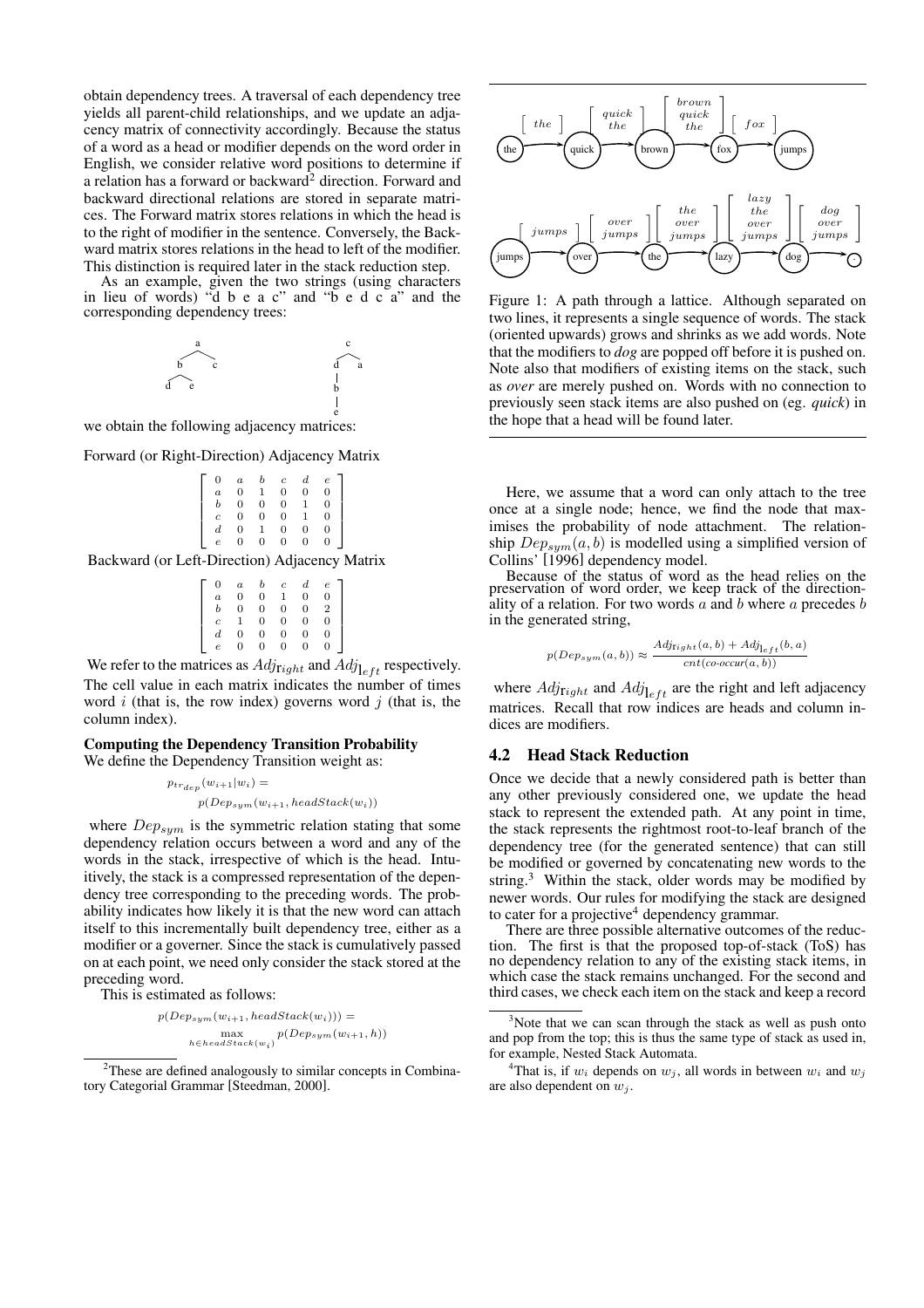reduceHeadStack(aNode, aStack) returns aStack  $Node_{new} \leftarrow aNode$  $Stack \leftarrow aStack \# \text{ duplicate}$  $Node_{max} \leftarrow NULL$  $Edge_{prob} \leftarrow 0$ # Find best chunk While  $notEmpty(aStack)$  $Head \leftarrow pop(aStack)$ if  $p(dep_{sym} (Node_{new}, Head)) > Edge_{prob}$  $Node_{max} \ \leftarrow Head$  $Edge_{prob} \leftarrow dep_{sym}(Node_{new}, Head)$ # Keep only best chunk While  $top(aStack) \neq Node_{max}$ pop(aStack) # Determine new head of existing string if  $isReduced(Node_{new},Node_{max})$  $pop\left( ask\right)$ else  $push(Node_{new}, aStack)$ 

Figure 2: Pseudocode for the Head Stack Reduction operation

only of the best probable dependency between the proposed ToS and the appropriate stack item. The second outcome, then, is that the proposed ToS is the head of some item on the stack. All items up to and including that stack item are popped off and the proposed ToS is pushed on. The third outcome is that it modifies some item on the stack. All stack items up to (but not including) the stack item are popped off and the proposed ToS is pushed on. The pseudocode is presented in Figure 2. An example of stack manipulation is presented in Figure 1. We rely on two external functions. The first function,  $dep_{sym}/2$ , has already been presented above. The second function,  $isReduced/2$ , relies on an auxiliary function returning the probability of one word being governed by the other, given the relative order of the words. This is in essence our parsing step, determining which word governs the other. The function is defined as follows:

 $isReduced(w_1, w_2) =$  $p(isHeadRight(w_1, w_2)) > p(isHeadLeft(w_1, w_2))$ 

where  $w_1$  precedes  $w_2$ , and:

```
p(isHeadRight(w_1, w_2))
```

```
\approx \frac{C}{cnt(hasRelation(w_1, w_2, where i(w_1) < i(w_2)))}Adj_{\text{right}}(w_1, w_2)
```
and similarly,

$$
p(isHeadLeft(w_1, w_2))
$$
  
\n
$$
\approx \frac{Adj_{left}(w_2, w_1)}{cnt(hasRelation(w_1, w_2, where i(w_1) < i(w_2))))}
$$

where  $hasRelation/2$  is the number of times we see the two words in a dependency relation, and where  $i(w_i)$  returns a word position in the corpus sentence. The returns a word position in the corpus sentence. function isReduced/2 makes calls to  $p(isHeadRight/2)$ and $p(isHeadLeft/2)$ . It returns true if the first parameter viterbiSearch(maxLength, stateGraph) returns bestPath  $numStates \leftarrow getNumStates(\text{stateGraph})$  $viterbi \leftarrow a \text{ matrix} \left[ numStates+2, maxLength+2 \right]$  $viterbi[0,0].score \leftarrow 1.0$ for each time step  $t$  from 0 to  $maxLength$  do # Termination Condition if  $((viterbi[endState, t].score \neq 0)$ AND isAcceptable(endState.headStack)) # Backtrace from endState and return path # Continue appending words for each state  $s$  from 0 to  $numStates$  do for each transition  $s'$  from  $s$  $newScore \leftarrow$ viterbi $[s, t]$ .score  $\times$   $p_{tr}(s'|s) \times p_{em}(s')$ if  $((viterbi[s', t+1].score = 0)$  OR  $\left(\textit{newScore}\ >\ \textit{viterbi}\, [\,s^\prime,\ \ t\text{+1}\,] \,\right)\right)$  $viterbi[s', t+1]$ .score ←newScore  $viterbi[s', t+1]$ .headStack ←  $reduceHeadStack(s',viterbi[s,t].headStack)$  $backPointer[s', t+1] \leftarrow s$ 

Backtrace from viterbi[endState,t] and return path

Figure 3: Extended Viterbi Algorithm

is the head of the second, and false otherwise. In the comparison, the denominator is constant. We thus need only the numerator in these auxiliary functions.

Collins' distance heuristics [1996] weight the probability of a dependency relation between two words based on the distance between them. We could implement a similar strategy by favouring small reductions in the head stack. Thus a reduction with a more recent stack item which is closer to the proposed ToS would be less penalised than an older one.

### **5 Related Work**

There is a wealth of relevant research related to sentence generation. We focus here on a discussion of related work from statistical sentence generation and from summarisation.

In recent years, there has been a steady stream of research in statistical text generation. We focus here on work which generates sentences from some sentential semantic representation via a statistical method. For examples of related statistical sentence generators see Langkilde and Knight [1998] and Bangalore and Rambow [2000]. These approaches begin with a representation of sentence semantics that closely resembles that of a dependency tree. This semantic representation is turned into a word lattice. By ranking all traversals of this lattice using an *n*-gram model, the best surface realisation of the semantic representation is chosen. The system then searches for the best path through this lattice. Our approach differs in that we do not start with a semantic representation. Instead, we paraphrase the original text. We search for the best word sequence and dependency tree structure concurrently.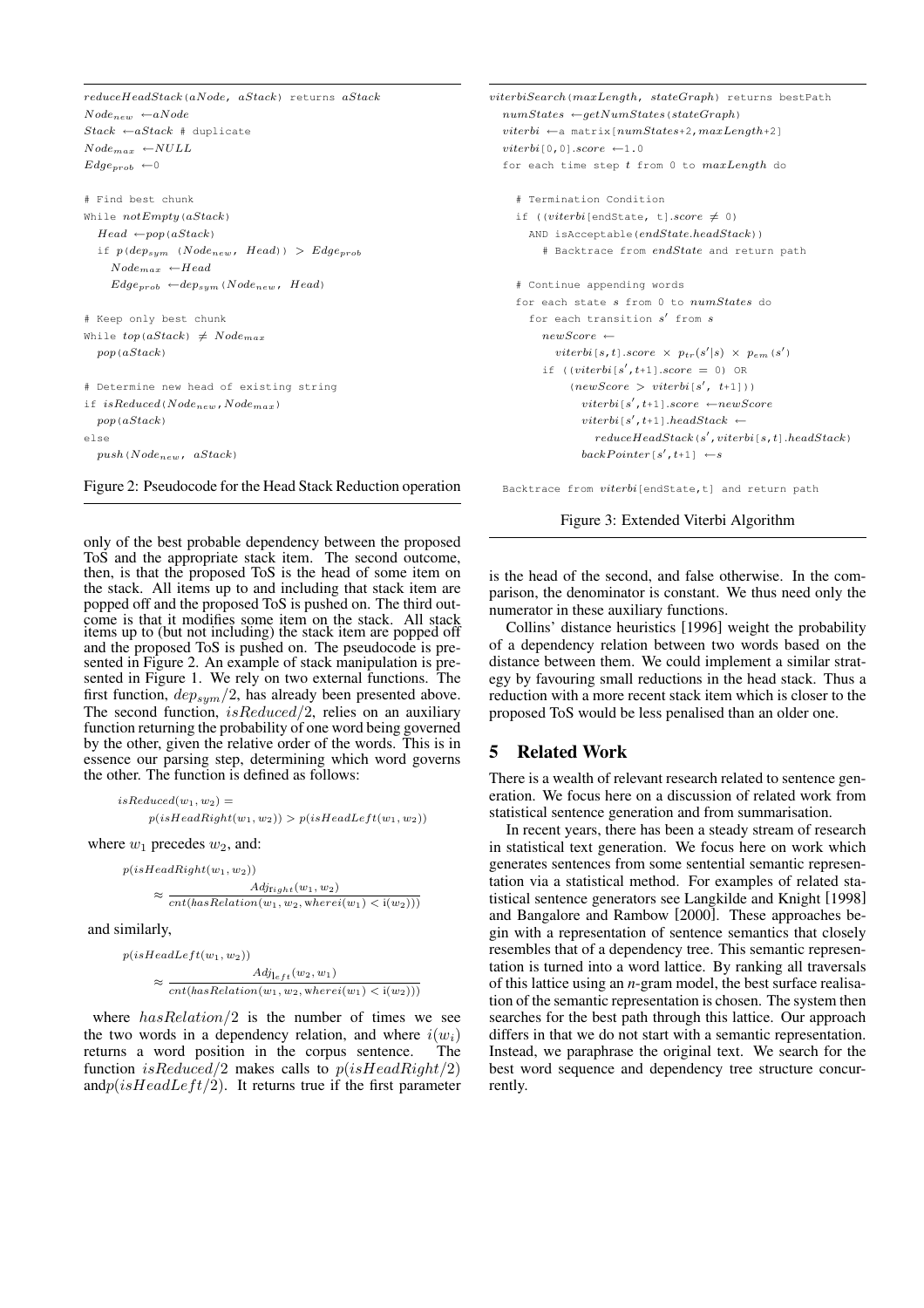Research in summarisation has also addressed the problem of generating non-verbatim sentences; see [Jing and McKeown, 1999], [Barzilay *et al.*, 1999] and more recently [Daumé III and Marcu, 2004]. Jing presented a HMM for learning alignments between summary and source sentences trained using examples of summary sentences generated by humans. Daume III also provides a mechanism for subsentential alignment but allows for alignments between multiple sentences. Both these approaches provide models for later recombining sentence fragments. Our work differs primarily in granularity. Using words as a basic unit potentially offers greater flexibility in pseudo-paraphrase generation since we able to modify the word sequence within the phrase.

It should be noted, however, that a successful execution of our algorithm is likely to conserve constituent structure (ie. a coarser granularity) via the use of dependencies, whilst still making available a flexibility at the word level. Additionally, our use of dependencies allows us to generate not only a string but a dependency tree for that sentence.

## **6 Evaluation**

In this section, we outline our preliminary evaluation of grammaticality in which we compare our dependency based generation method against a baseline. To study any improvements in grammaticality, we compare our dependency based generation method against a baseline consisting of sentences generated using bigram model.

In the evaluation, we do not use any smoothing algorithms for dependency counts. For both our approach and the baseline, Katz's Back-off smoothing algorithm is used for bigram probabilities.

For our evaluation cases, we use the Information Fusion data collected by [Barzilay *et al.*, 1999]. This data is made up of news articles that have been first grouped by topic, and then component sentences further clustered by similarity of events. There are 100 sentence clusters and on average there are 4 sentences per cluster. Each sentence in the cluster is initially passed through the Connexor dependency parser (www.connexor.com) to obtain dependency relations. Each sentence cluster forms an evaluation case in which we generate a single sentence. Example output and the original text of the cluster is presented in Figure 4.

To give both our approach and the baseline the greatest chance of generating a sentence, we obtain our bigrams from our evaluation cases.<sup>5</sup> Aside from this preprocessing to collect input sentence bigrams and dependencies, there is no training as such. For each evaluation case, both our system and the baseline method generates a set of answer strings, from 3 to 40 words in length.

For each generated output of a given sentence length, we count the number of times the Connexor parser resorts to returning partial parses. This count, albeit a noisy one, is used as our measure of ungrammaticality. We calculate the average ungrammaticality score across evaluation cases for each sentence length.

#### *Original Text*

A military transporter was scheduled to take off in the afternoon from Yokota air base on the outskirts of Tokyo and fly to Osaka with 37,000 blankets .

Mondale said the United States, which has been flying in blankets and is sending a team of quake relief experts, was prepared to do more if Japan requested .

United States forces based in Japan will take blankets to help earthquake survivors Thursday, in the U.S. military's first disaster relief operation in Japan since it set up bases here.

*Our approach with Dependencies and End of Sentence Check*

6: united states forces based in blankets

8: united states which has been flying in blankets

11: a military transporter was prepared to osaka with 37,000 blankets

18: mondale said the afternoon from yokota air base on the united states which has been flying in blankets

20: mondale said the outskirts of tokyo and is sending a military transporter was prepared to osaka with 37,000 blankets

23: united states forces based in the afternoon from yokota air base on the outskirts of tokyo and fly to osaka with 37,000 blankets

27: mondale said the afternoon from yokota air base on the outskirts of tokyo and is sending a military transporter was prepared to osaka with 37,000 blankets

29: united states which has been flying in the afternoon from yokota air base on the outskirts of tokyo and is sending a team of quake relief operation in blankets

31: united states which has been flying in the afternoon from yokota air base on the outskirts of tokyo and is sending a military transporter was prepared to osaka with 37,000 blankets

34: mondale said the afternoon from yokota air base on the united states which has been flying in the outskirts of tokyo and is sending a military transporter was prepared to osaka with 37,000 blankets

36: united states which has been flying in japan will take off in the afternoon from yokota air base on the outskirts of tokyo and is sending a military transporter was prepared to osaka with 37,000 blankets

Figure 4: A cluster of related sentences and sample generated output from our system. Leftmost numbers indicate sentence length.

<sup>5</sup>Note that this is permissible in this case because we are not making any claims about the coverage of our model.